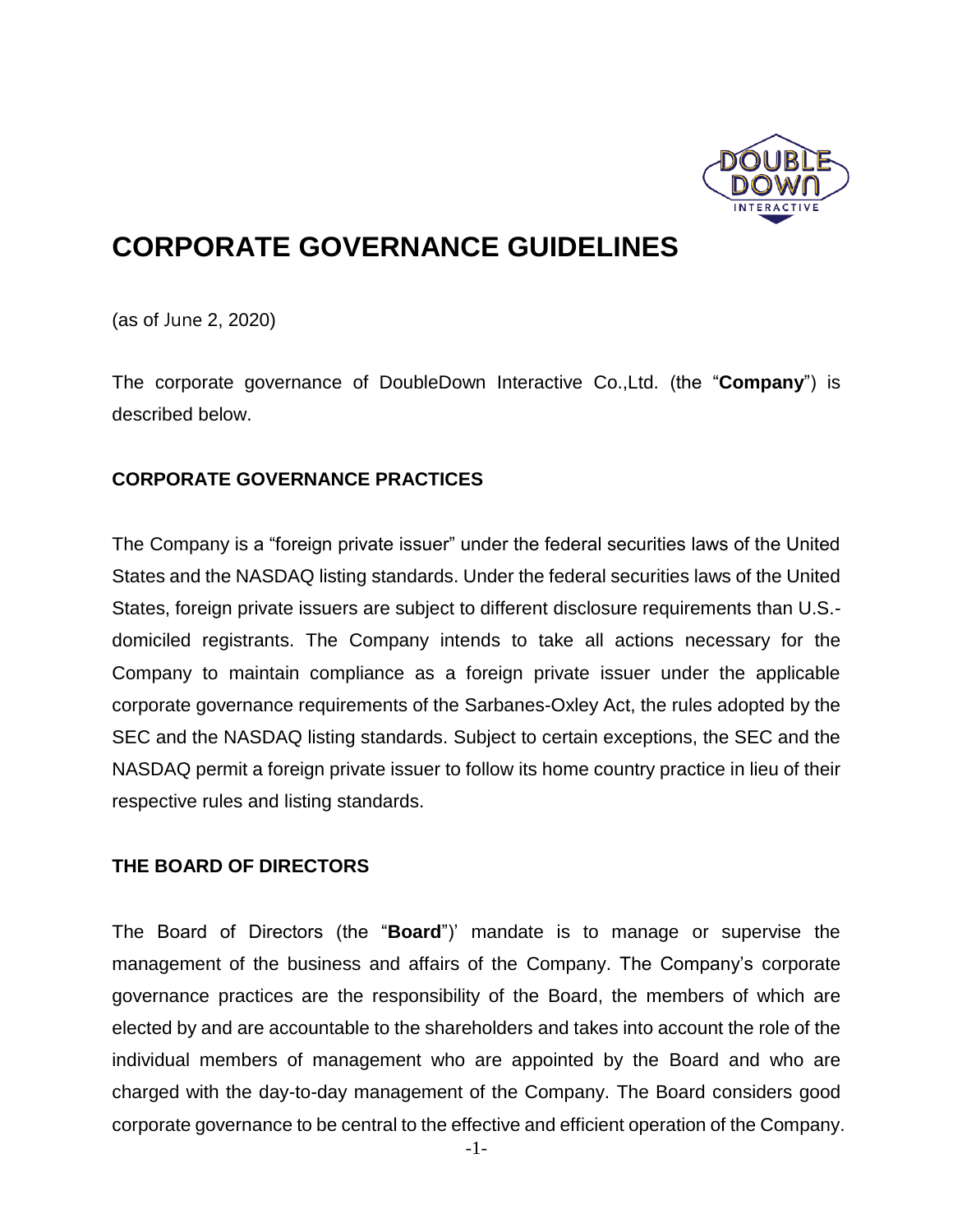The Board is responsible for approving long-term strategic plans and annual operating plans and budgets recommended by management. The Board delegates to management, through the Chief Executive Officer, responsibility for meeting defined corporate objectives, implementing approved strategic and operating plans, carrying on the Company's business in the ordinary course, managing the Company's cash flow, evaluating new business opportunities, recruiting staff and complying with applicable regulatory requirements.

#### **Board Size**

The Company shall have not less than three (3), but not more than eight (8) directors. The Board considers its size each year when it considers the number of directors to recommend to the shareholders for election at the annual meeting of shareholders, taking into account the number required to carry out the Board's duties effectively and to maintain a diversity of views and experience.

## **Election of Directors**

Directors shall be elected during a meeting of shareholders and a resolution for electing directors shall be passed by the affirmative votes of a majority of the voting rights represented by the shareholders present, which shall be not less than 1/4 of the total number of issued and outstanding shares. A representative director shall be appointed by the Board.

## **Term of Office of Directors**

The term of office of directors shall be three (3) years; provided, however, that the term of office shall be extended until the close of the ordinary general meeting of shareholders convened in respect of the last fiscal year of such term of office.

## **Duties of Directors**

-2-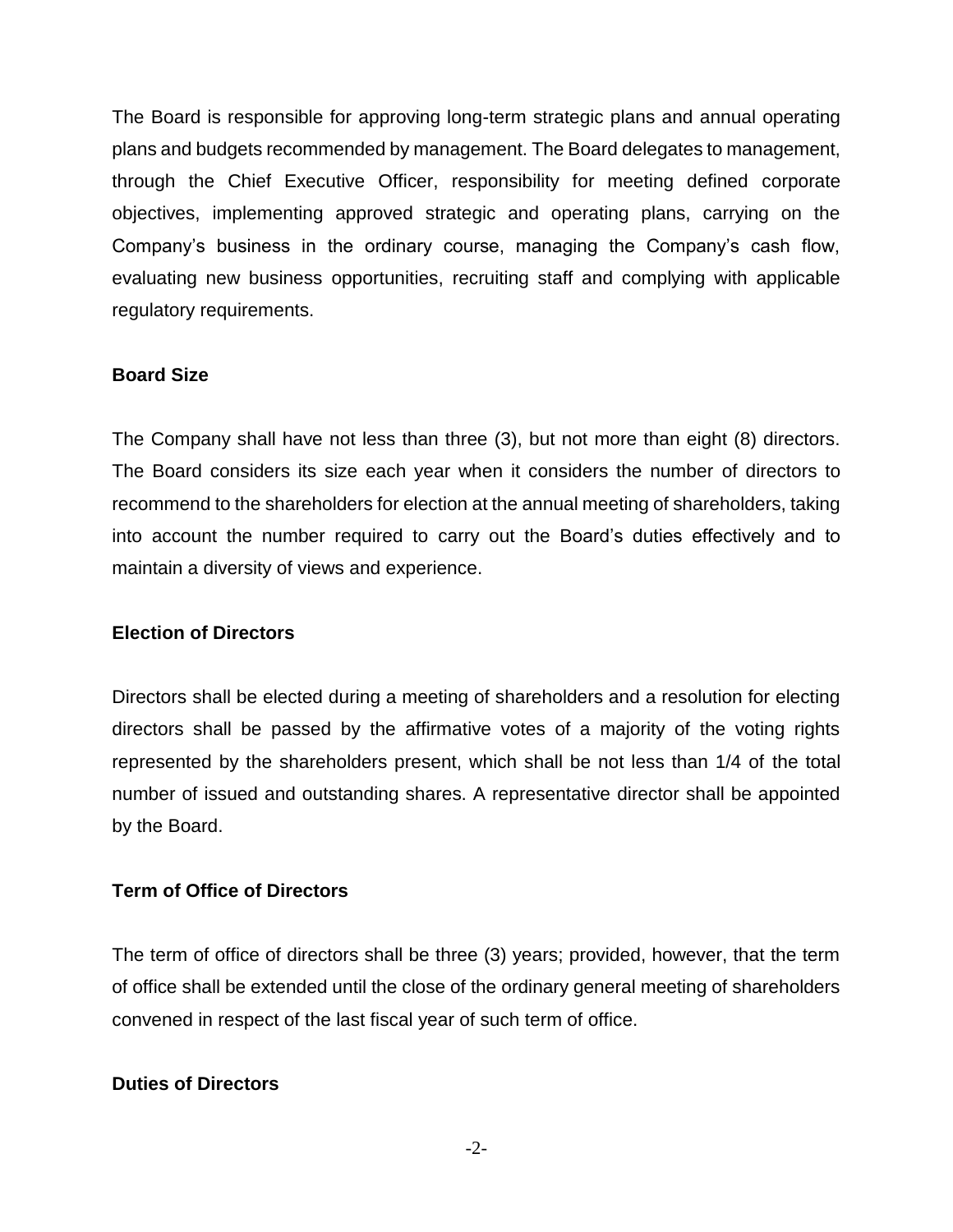The Company may appoint one (1) representative director out of directors, and a vice president, senior executive director and executive director by resolutions of the Board**.** A representative director shall represent the directors and direct the Company's overall business. A vice president, senior executive director, executive director and director shall assist the representative director; share the execution of the Company's business as determined by the Board; and serve as an acting representative director in accordance with the order designated by the Board in case the representative director is absent or unable to execute his/her duties.

#### **Convening of Meetings**

Meetings of the Board may be called by any director, unless the Board has designated a specific director who shall call such meetings. Notice for the meeting of the Board shall be dispatched by the director who calls the meeting to each of the individual directors at least one (1) week prior to the date set for such meeting, provided, however, that if all directors unanimously consent to holding a meeting of the Board, the procedure of convening a meeting may be omitted.

#### **Minutes of the Board**

The Board shall record the proceedings of every meeting of the Board. The agenda items, summary of the proceedings and the outcomes thereof, and the objectors and grounds for their objection shall be entered in the minutes, and the directors present at the meeting shall write their names and affix seals, or affix their signatures, thereon and then the minutes shall be preserved at the head office thereafter.

#### **AUDIT COMMITTEE**

Audit Committee has the responsibility to consider our major financial risk exposures and the steps our management has taken to monitor and control these exposures, including guidelines and policies to govern the process by which risk assessment and management is undertaken. Audit Committee reviews legal, regulatory and compliance matters that